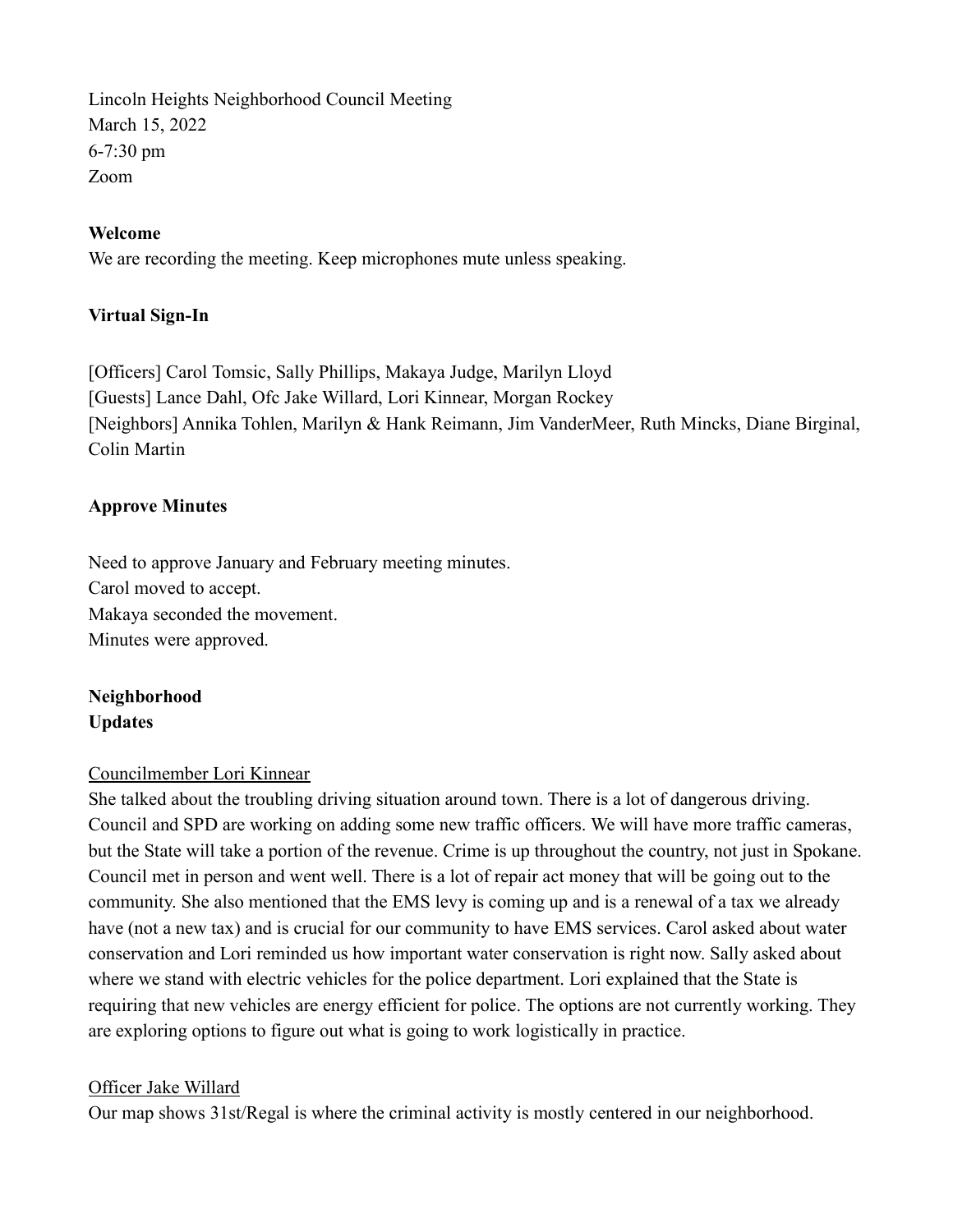Suspicious activity, vehicle prowling, and vehicle burglary are the main issues with crime in our neighborhood. We have the traffic unit staffed again so you can now call the traffic hotline. Makaya asked about the large homeless encampment off Sprague by Freya. Ofc Willard said that it is DOT property so that is still where we should send our complaints still.

#### Fire Marshal Lance Dahl – EMS Levy

He showed us a film highlighting how important EMS services are. Over 80 percent of calls to the fire department are for EMS services. April 26th, we will vote on a renewal levy to continue our current tax which funds these services. This levy has been in place for decades and we always have to vote to renew it each six years.

## Standing Updates

# Sally Phillips – Clean-up Program

Sally shared information about the dump pass program. Dump passes are now available year-round and need to be requested through the City. More information can be found in the email updates below.

## Marilyn Lloyd – Engagement Grant

Marilyn talked about our Neighbors in the park event. COPS will no longer cover insurance, so that is something still being worked on. LHNC is excited to put on this event again this year. It will be in Thornton Murphy Park again. Marilyn R. suggested that we use banners at high traffic areas to get attendance at the event! Annika suggested perhaps hand-delivering some leaflets to neighbors. She offered to donate time to this, and Jim is willing to help with this as well. Annika suggested networking with the PTA's in the area to get more involvement.

## Carol Tomsic – Elections

We have to re-elect our board. Many of our officers are still willing to serve. To run, you must be an eligible voter. We have elections in May.

## Open Officer positions;

Community Assembly Alternate Vice Chair (if Marylin transitions to Community Assembly Alternate) Secretary

## Carol Tomsic – Mobile Speed Sign Program

We get two speed sign requests, and the nominations so far are 2001 E. 17th (a dog was hit and there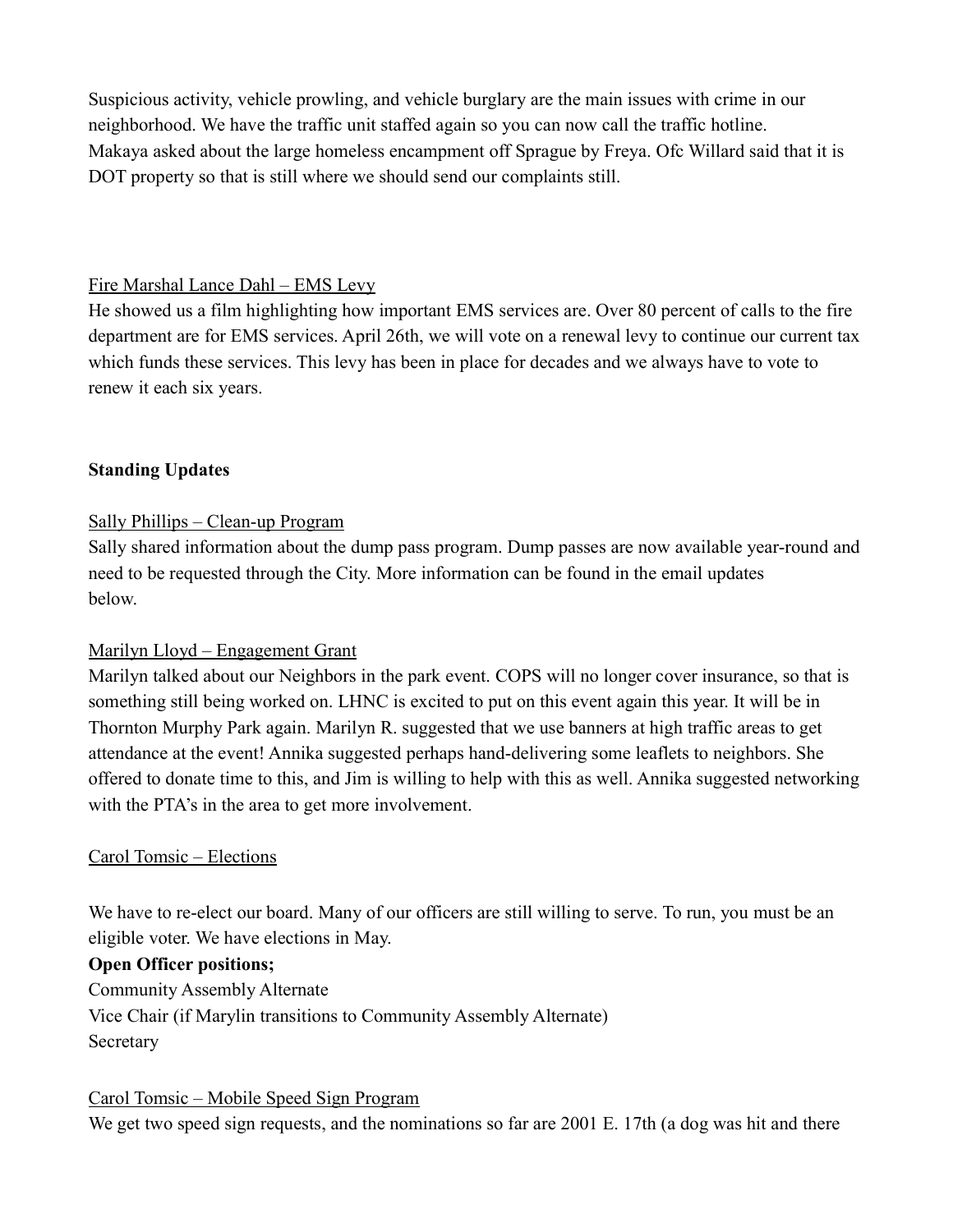are a lot of speeders) and along the Altamont Loop. The sign must have adequate sunlight since it uses solar and it can only face one direction. Other site requests may be emailed to Carol.

Carol also updated us that as part of the Thor/Freya reconstruction Thor will be closed beginning on March 28th. Traffic will be re-routed on Freya. It will go up as far as Hartson.

# Email Updates

A marked crosswalk on SE Blvd at Lincoln Park driveway will be constructed this summer. The marked crosswalk was a funded Cycle 9 (2019 Traffic Calming Program) project. Cycle 10 (2020 Traffic Calming Program) projects are still awaiting a final decision from the City Council Traffic Calming subcommittee. We should know more by the end of the month.

Disposal passes (formally dump passes) are available year-round now. Residents with access to a smartphone or computer can request a digital pass. Residents with no access to a smartphone or computer can pick up a paper pass at C.O.P.S locations on a first-come basis as the paper passes are limited. Our neighborhood C.O.P.S location is in the Lincoln Heights Shopping Center. Here is a link with more information. https://my.spokanecity.org/neighborhoods/programs/clean-up/#:~:text=Program %20Information&text=The%20Neighborhood%20Clean%2Dup%20Program%20supports%20the %20broader%20City%20of,Spokane%2C%20and%20promote%20community%20resiliency.

Dennis Anderson gave us an update on the Thornton Murphy Community Garden at our January meeting. Here is the information on the Nosh and Learn Vegetable Gardening and Canning Basics luncheon at Southside Community Center on 3/24/2022 at 10:30-2:30 pm. \$20 for Southside Center members and \$25 for non-members includes lunch and two in-depth gardening seminars by local experts Jan Baker, master gardener and Anna Kestell, master preserver. Masks required. All proceeds benefit Thornton Murphy Community Garden and Southside Community Center.

The City Council docketing committee has recommended both of the zoning changes amendments in our neighborhood with additional property inclusions. Next, the City Council will vote to accept the docketing committee's recommendations and this is a step that allows public comment. In addition, Fiske St from 27th Ave to 35th Ave, from a Bike Friendly Route to a proposed Neighborhood Greenway, is included as a amendment to the Bicycle Master Plan Map. Our council will keep you updated on the process. Here is a link to the City's Comprehensive Plan Amendments.

https://my.spokanecity.org/projects/2021-2022-proposed-comprehensive-plan-amendments/

Our council wants to keep our residents active and informed on proposed changes to the City's land use policies since we have many single-family homes in our neighborhood. We also want to keep our centercore thriving with affordable housing. City planners, Nathan Gwinn and Amanda Beck, gave an update on the City's proposed code amendments at our January meeting. Here is a link to proposed changes. https://my.spokanecity.org/projects/shaping-spokane-housing/ And, City Council is considering ways to increase the residential densities, housing supply and affordability in single-family zoning. There is a review of the City's Comprehensive Plan Land Use Policy in the 2021-2022 Comprehensive Plan Amendments. City Council is considering changing the proposed year-long land use policy review to an emergency amendment instead. Our council will keep you updated.